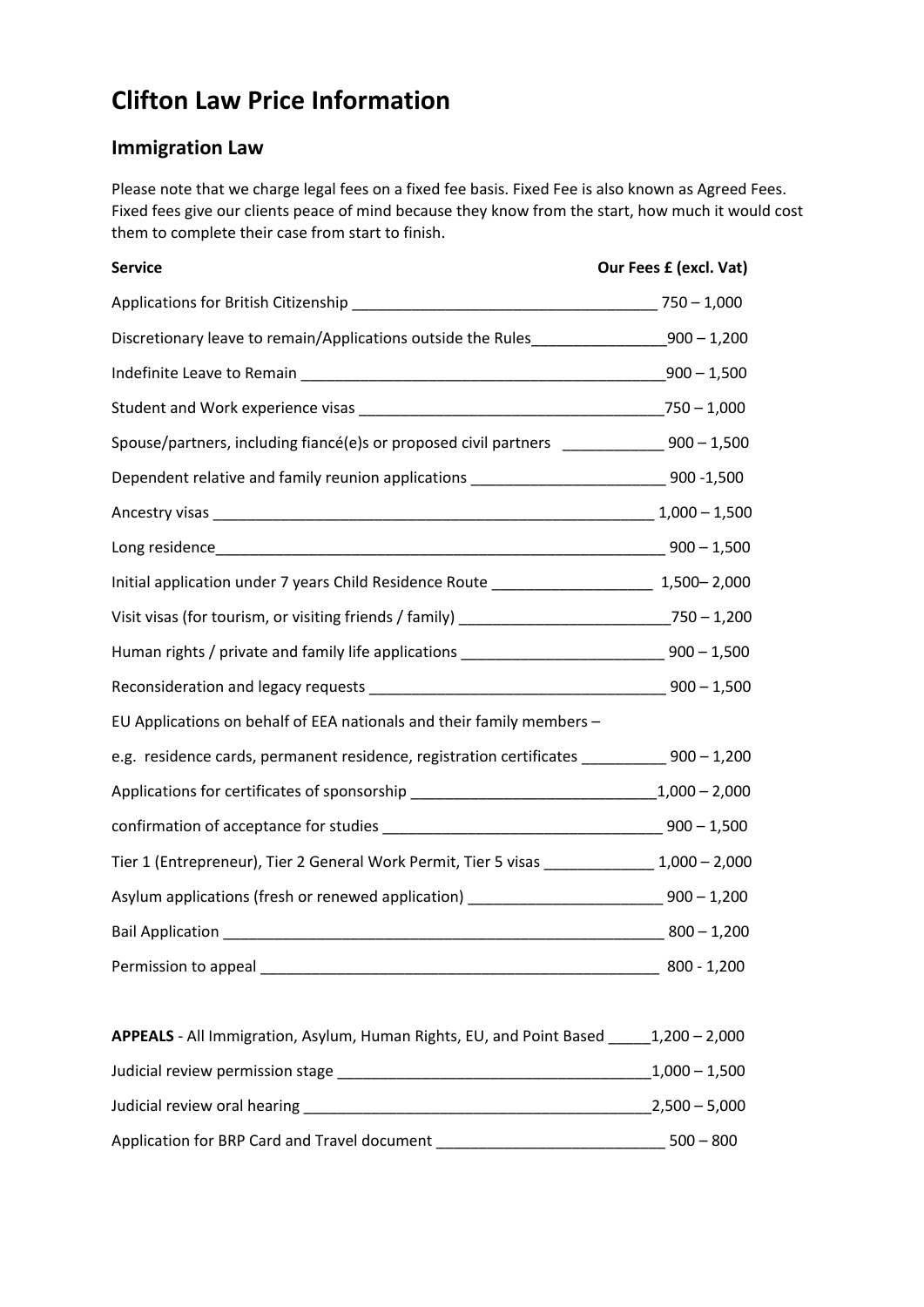**The exact and final fees will depend on the circumstances and complexity of your case.** Some of the factors that may affect the cost of your immigration matter (not exhaustive) are,

- The amount of supporting evidence that we need to consider
- The number of witnesses,
- Which language(s) you speak
- Whether you are applying with other dependants (e.g. several children, spouse),
- Whether it is a first-time applicant or extension,
- Possible attendance at a Home Office interview, and
- Whether it is a fast tracked / premium application.

If you are able to provide sufficient evidence at our first meeting and clearly meet the applicable Immigration Rules, the cost is likely to be at the lower end of this range.

# **What services are included**

The work we will carry out in your case would involve:

- discussing your circumstances in detail and confirming whether this is the most appropriate application for you to make and what other options may be available to you;
- giving you advice about the requirements of the Immigration Rules and whether you meet the criteria.
- if you do not fulfil certain criteria, whether this can be overcome and how.
- considering the supporting evidence, you have provided,
- where necessary, helping you obtain further evidence (such as medical records and bank statements), including taking statements of any witnesses;
- preparing your application and submitting it on your behalf;
- Attendance at a Home Office interview: if the Home Office ask you to attend an interview, we will give you clear advice (and discuss the possibility of us attending with you if necessary) at the appropriate time.

giving you advice about the outcome of the application and any further steps you need to take.

\*Our final fee would depend on the time we envisage it would take us to carry out your case from start to conclusion, the number of documents to read and or produce, whether they need to be translated, whether anything is missing and how long it will take to obtain the missing documents.

**Disbursements** (are not included in costs set out above): disbursements are costs related to your matter that are payable to third parties, such as visa fees, Barrister fees, Interpreter fees and Translation costs, Independent expert reports e.g. medical experts, independent Social Workers,